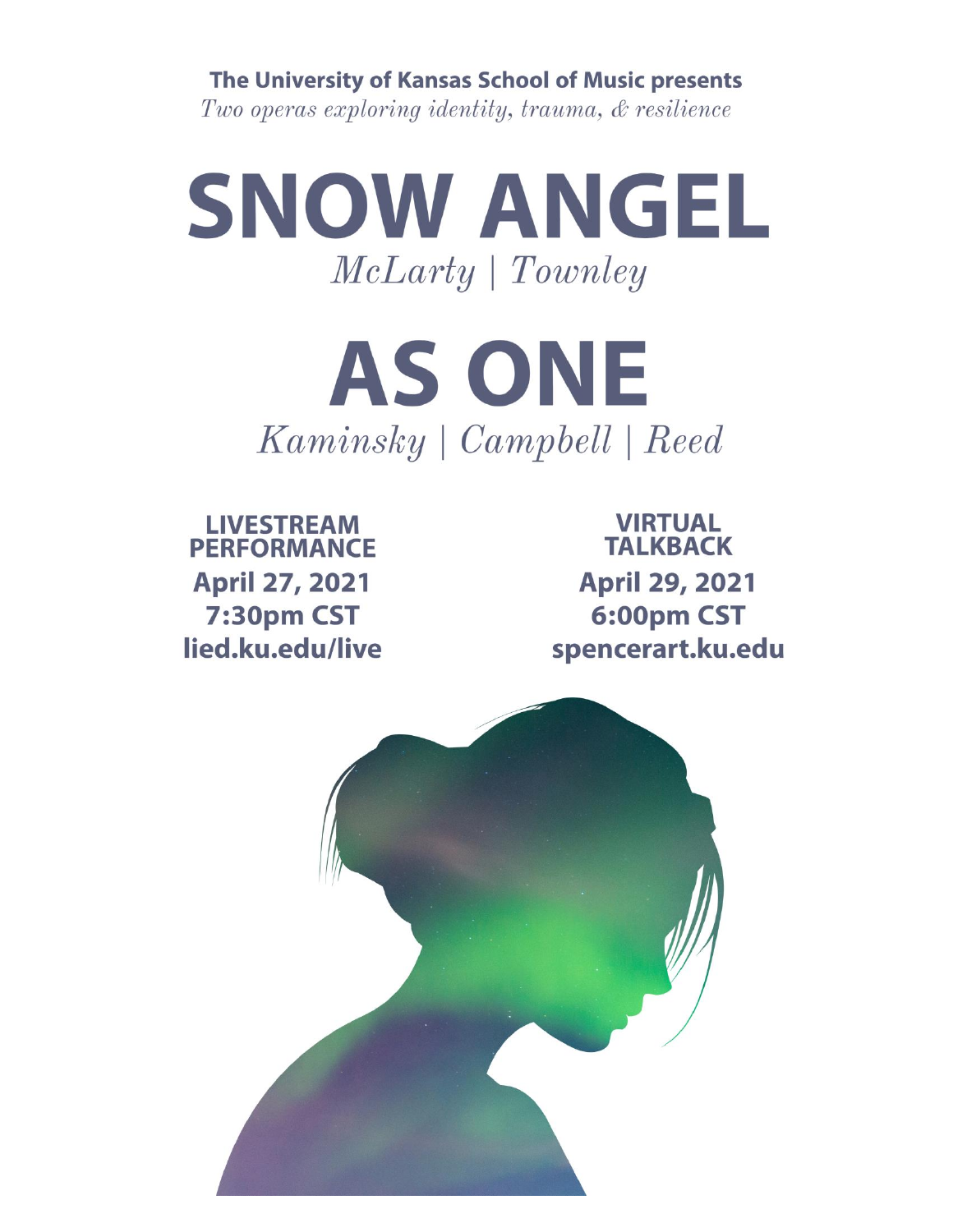

*Snow Angel* **&** *As One* **The University of Kansas Symphony Orchestra The University of Kansas Voice & Opera Carolyn Watson,** *Conductor* **and** *Director of Orchestral Activities* **Lily DeSett,** *Director* **Neal Long,** *Director* **Ariana Stein,** *Director*

## *SNOW ANGEL \*Premiere Performance\**

**Creative Team** Music by Bonnie McLarty Words by Wyatt Townley

#### **Musicians**

Zhengyingyue (Elaine) Huang, *soprano* Sarah Kathryn Curtis, *mezzo-soparno* Brianna Pérez, *soprano*(cover) Heyu Sun, *mezzo-soprano* (cover) Chloe Descher, *flute* Kaitlyn Gerde, *clarinet* Diego Zapata, *violin* Arabella Schwerin, *cello* Yi Zhang, *piano* Ethan Martin, *percussion*

### **Synopsis**

*Snow Angel* is a staged song cycle for two voices, a soprano and mezzo-soprano, that explores rediscovery and reclamation of personal identity and agency following a sexual assault of the sole female protagonist. Accompanied by instrumental sextet and making use of dialogue and interactions between the musicians, *Snow Angel* voices the victim's thoughts and feelings as she processes her experience and embraces an eventual "moving beyond." Length: 35 minutes.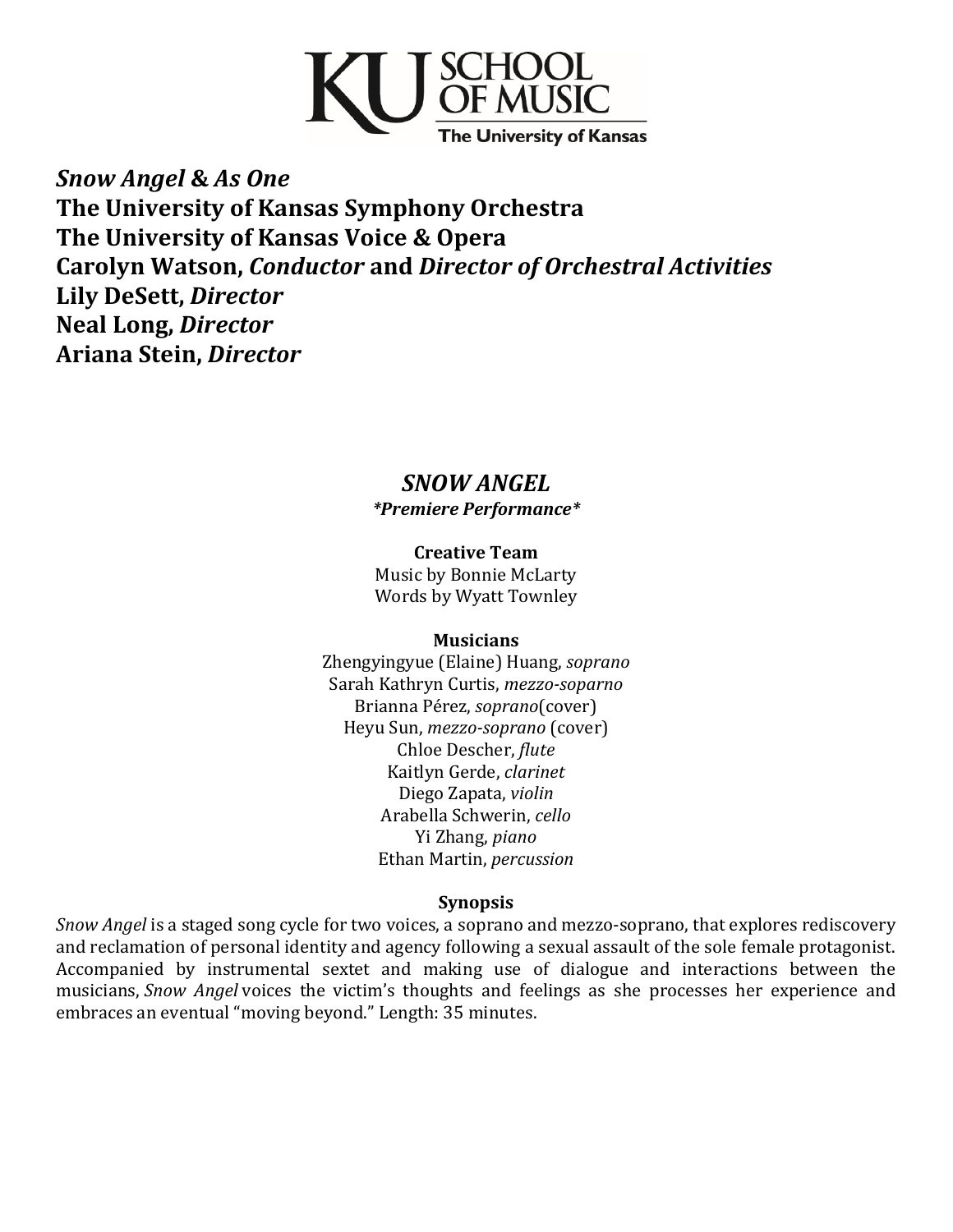# *AS ONE*

A chamber opera for two voices and string quartet Commissioned and developed by American Opera Projects (AOP) Presented by arrangement with Bill Holab Music

#### **Creative Team**

Music & Concept by Laura Kaminsky Libretto by Mark Campbell & Kimberly Reed Film by Kimberly Reed

#### **Musicians**

Emlynn Shoemaker*, mezzo-soprano*, as Hannah Jacob DeSett, *baritone*, as Hannah Grace Heldridge, *mezzo-soprano*, as Hannah (cover) Christian Laredo, *baritone*, as Hannah (cover) Yi-Miao Huang, *violin* Ilvina Gabrielian, *violin* Ricardo Cavalcante, *viola* James Alexander, *cello*

#### **Synopsis**

*As One* is a chamber opera accompanied by string quartet in which two voices, a baritone and a mezzosoprano, share the part of a sole transgender protagonist named Hannah. With empathy and humor, the opera traces Hannah's experiences from her youth in a small town to her college years and finally traveling alone to Norway where she realizes some truths about herself. Length: 75 minutes.

*As One* film direction and film by Kimberly Reed, commissioned by AOP. As One premiered at Brooklyn Academy of Music, September 2014, made possible in part with funding from BAM/DeVos Institute of Arts Management at Kennedy Center Professional Development Program, OPERA America's Opera Discovery Grants for Female Composers Program, supported by Virginia B. Toulmin Foundation, New York State Council on the Arts, National Endowment for the Arts (NEA) Art Works, The Andrew W. Mellon Foundation, Bronx Council on the Arts, Purchase College Development Fund, Tanner Fund at Utah State University, Jeremy T. Smith Fund, Dr. Coco Lazaroff, Lynn Loacker, Judith O. Rubin, and many generous individuals.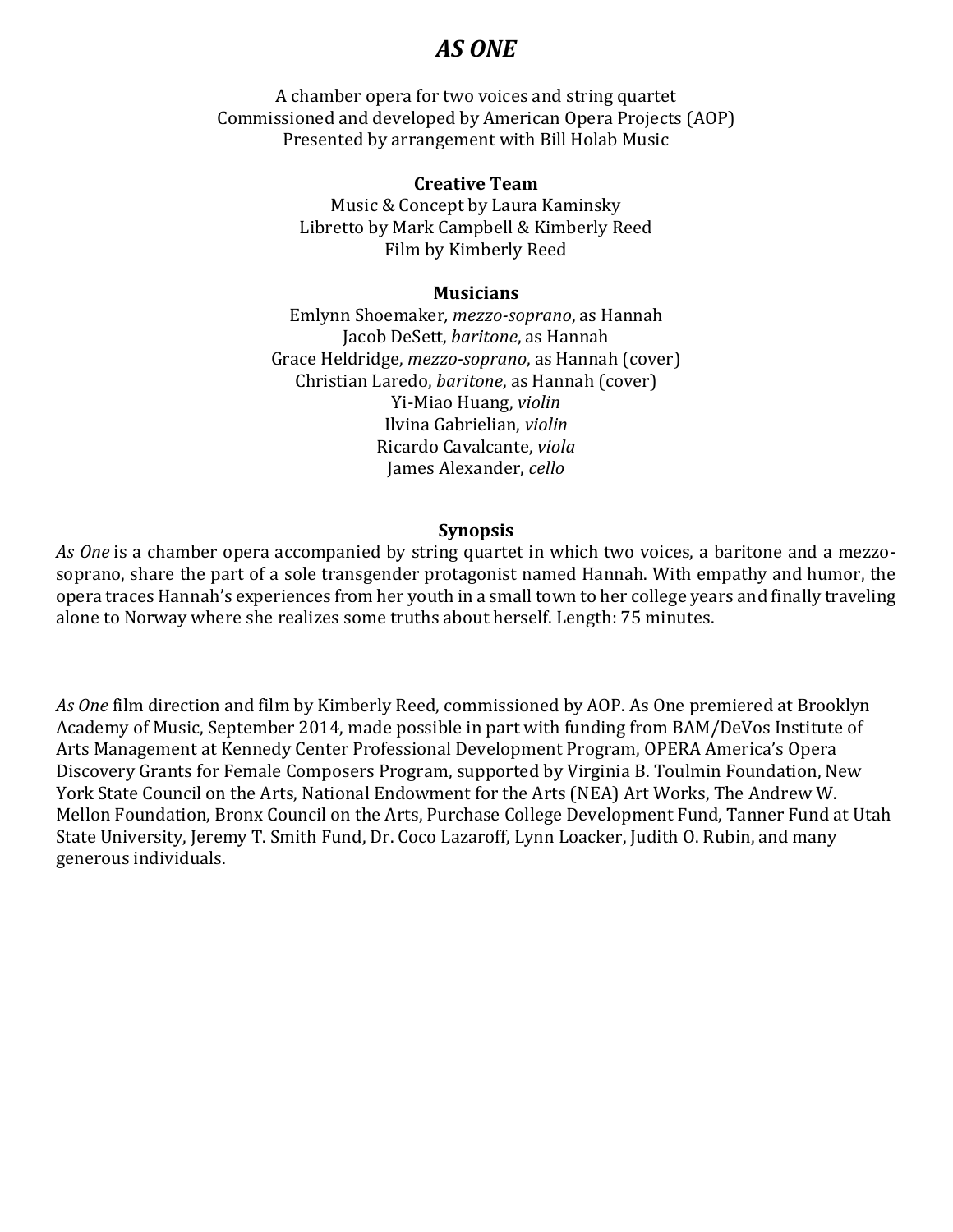# **Community Conversation**

A community conversation to explore themes in the operas as they relate to ideas in the Spencer Museum of Art's exhibition *Healing, Knowing, Seeing the Body* will be held virtually on Thursday, April, 29, 2021 at 6pm CST. Register a[t https://www.spencerart.ku.edu/.](https://www.spencerart.ku.edu/)

## **Resources:**

International Transgender Day of Remembrance- <https://tdor.info/>

Kansas City-Area Resources for LGBTQIA Community Members- [https://kclibrary.org/research](https://kclibrary.org/research-resources/research-databases/kansas-city-resources-lgbtqia-community-members)[resources/research-databases/kansas-city-resources-lgbtqia-community-members](https://kclibrary.org/research-resources/research-databases/kansas-city-resources-lgbtqia-community-members)

Headquarters Counseling Center- <https://www.ksphq.org/help/>

Trans Lifeline-<https://translifeline.org/>

The Trevor Project- <https://www.thetrevorproject.org/>

Equality Kansas- <https://eqks.org/>

The Sexual Trauma & Abuse Care Center- <http://stacarecenter.org/>

PFLAG of Lawrence & Topeka- [http://www.pflagnekansas.org](http://www.pflagnekansas.org/)

KU Center for Sexuality and Gender Diversity- <https://sgd.ku.edu/>

KU Sexual Assault Prevention and Education Center- <https://sapec.ku.edu/>

KU Counseling and Pyschological Services- <https://caps.ku.edu/>

KU Public Safety-<https://publicsafety.ku.edu/>

KU Watkins Health Services- <http://studenthealth.ku.edu/>

KU Emily Taylor Center for Women & Gender Equity- <https://emilytaylorcenter.ku.edu/>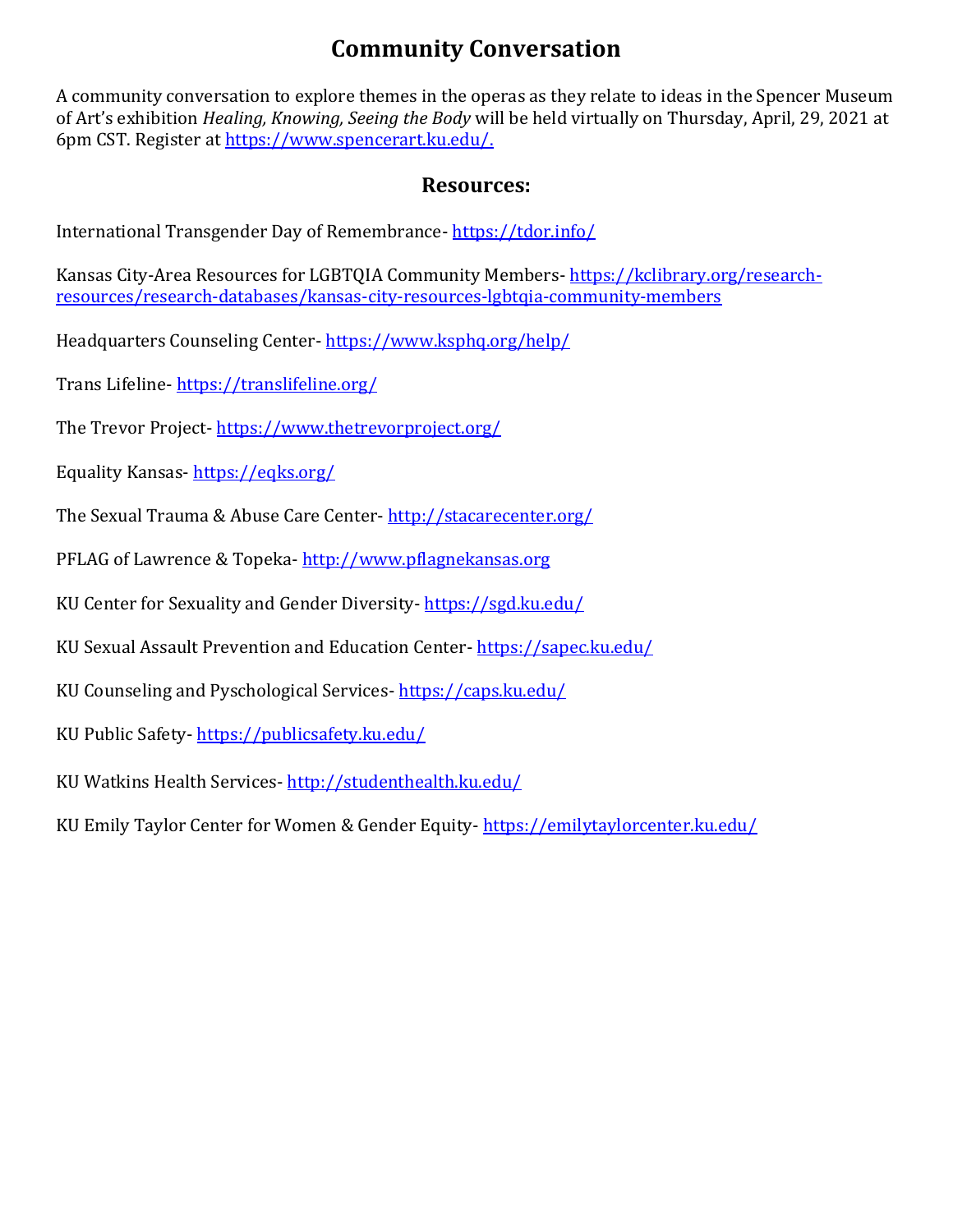# **Biographies**

#### **Bonnie McLarty, she/her**

Bonnie McLarty's music has been described as "beautifully written, singable, and rewarding." Her music has been performed in Italy, Scandinavia, and across the United States. Her pieces have won several awards, including the 2019 Cincinnati Camerata Composition Award and the 2017 Robert E. Foster Wind Ensemble Prize. Much of her recent work has featured collaborations with women poets and local artists. Bonnie is passionate about creating community through music. Her works often feature musical dialog between performers, extra-musical elements, and significant influences from American vernacular and popular genres. Bonnie earned her D.M.A. in composition from the University of Kansas and a Master's degree in piano performance from the University of Wyoming. She currently splits her time between Washington State and the Kansas City area; she lectures in music theory at UMKC and Benedictine College and offers private piano and composition instruction online.

#### **Wyatt Townley, she/her**

Wyatt Townley is Poet Laureate of Kansas Emerita. Among her award-winning books are four collections of poetry, *Rewriting the Body* (new from Stephen F. Austin University Press), *The Breathing Field*, *Perfectly Normal*, and *The Afterlives of Trees*. Wyatt's work has been read on NPR, featured in "American Life in Poetry," and published in journals ranging from *New Letters* to *Newsweek*, *North American Review* to *Paris Review*, *Yoga Journal* to *Scientific American.* Commissioned poems hang on the walls of the Johnson County Library and the Space Telescope Science Institute Library, home of the Hubble.

A former dancer, Wyatt often joins forces with artists, composers, and choreographers. Dozens of her poems have been set to music, choreographed, and diversely interpreted around the country. Notable performances include an opera, "Snow Angel," composed by Bonnie McLarty using ten poems from *Rewriting the Body* and performed with soprano, mezzo-soprano, and chamber orchestra at the Lied Center of the University of Kansas. A McKnight Artist Grant funded New York choreographer Lane Gifford's dance based on Wyatt's poem, "Striptease," premiering in Minneapolis's iconic Northrup Auditorium. "What Keeps Us Still," composed by Forrest Pierce, had its premiere in Seattle's Symphony Hall with soprano, pianist, string quartet, and dancer from the Pacific Northwest Ballet. Her poems have been sung at the University of Utah, Hesston College, Waldorf University, and the University of Kansas. She is currently working with a Dutch composer on a jazz suite for big band forthcoming in Belgium.

#### **Laura Kaminsky, she/her**

Laura Kaminsky, cited in *The Washington Post* as "one of the top 35 female composers in classical music," frequently addresses critical social and political issues in her work, including sustainability, war, and human rights. Possessing "an ear for the new and interesting" (*The New York Times*), "her music is full of fire as well as ice, contrasting dissonance and violence with tonal beauty and meditative reflection. It is strong stuff." (*American Record Guide*).

Her first opera, *As One*, (2014; co-librettists Mark Campbell and Kimberly Reed) is the most produced contemporary opera in North America, with close to 50 productions to date in the U.S., as well as across Europe, Canada and Australia. "*As One* is a piece that haunts and challenges its audience with questions about identity, authenticity, compassion, and the human desire for selflove and peace" (*Opera News*). The original cast recording on the BSS label was named one of the best new opera recordings of 2019 by *Opera News*. The *As One* team has since been commissioned twice—by Houston Grand Opera for *Some Light Emerges* (2017) and Opera Parallèle/American Opera Projects for *Today It Rains* (2019).

With Reed, she has created *Hometown to the World*, inspired by the devastating Immigration and Customs Enforcement raid in Postville, IA in 2008, commissioned by The Santa Fe Opera and Opera For All Voices as a co-commission with Hawaii Opera Theatre. Upcoming are *Finding Wright* (librettist Andrea Fellows Fineberg; Dayton Opera; 2022) and *February* (co-librettist with novelist Lisa Moore; Newfoundland's Opera on the Avalon; 2023). A new work, *Uncover*, for Hub New Music will premiere at the Morgan Library and Museum in 2022.

Recent recordings include *Fantasy: Oppens Plays Kaminsky* (Cedille Records CDR 9000 202) and *Blythe Gaissert: Home* (Bright Shiny Things BSTC-0137). *Fantasy* features iconic pianist Ursula Oppens performing *Piano Concerto* with the ASU Symphony Orchestra (Jeffery Meyer, music director), *Piano Quintet* with the Cassatt String Quartet, the solo *Fantasy*, and *Reckoning: Five Miniatures for America* for piano four-hands, where Oppens is joined by Jerome Lowenthal. On *Home*, *Carne Barata* (Scene 8 from *Hometown to the World*) is one of nine works responding to Gaissert's challenge "what is home?"

Grants, awards and fellowships include those from the National Endowment for the Arts, Koussevitzky Music Foundation, Opera America, Chamber Music America, BAM/Kennedy Center De Vos Institute, William and Flora Hewlett Foundation, Aaron Copland Fund, Virgil Thomson Foundation, Newburgh Institute for Art and Ideas, Roger Shapiro Fund for New Music, American Music Center, USArtists International, CEC ArtsLink International Partnerships, Likhachev-Russkiy Mir Foundation Cultural Fellowship, Kenan Institute for the Arts, Artist Trust, New York State Council on the Arts, Bronx Arts Council, Arts Westchester, North Carolina Arts Council, Seattle Arts Commission, and Meet the Composer. She has received six ASCAP-Chamber Music America Awards for Adventuresome Programming, a citation from the Office of the President of the Borough of Manhattan, the 2016 Polish Gold Cross of Merit (Zloty Krzyż Zasługi RP) awarded by the President of Poland for exemplary public service or humanitarian work, and the Polish Ministry of Culture National Heritage 2010 Chopin Award. She has been a fellow at the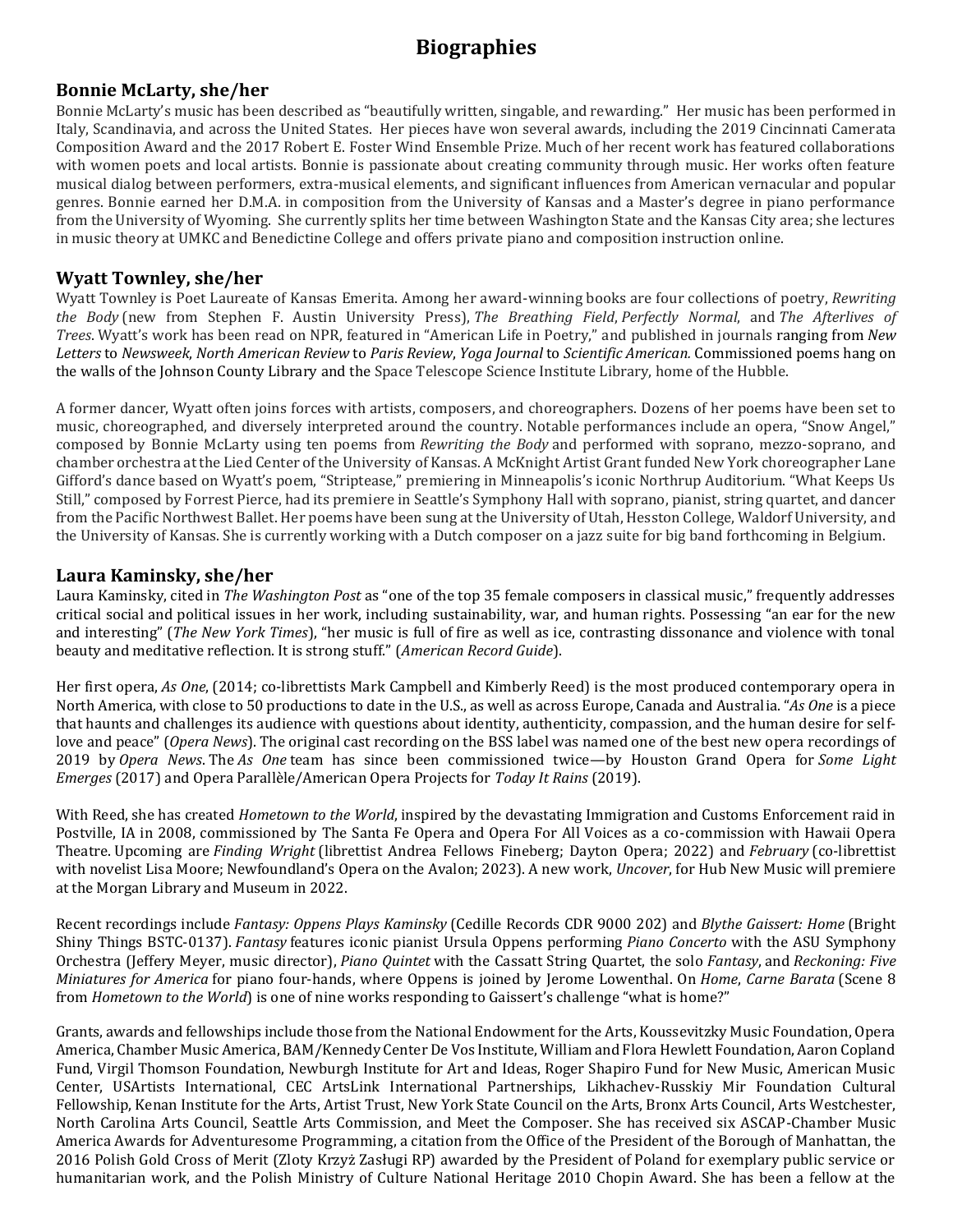Hermitage Artist Retreat, Virginia Center for the Creative Arts, Centrum Foundation, Dorland Mountain Arts Colony, Millay Colony for the Arts, and the Camargo Foundation (France). www.laurakaminsky.com

Scores: Bill Holab Music, www.billholabmusic.com

Recordings: Albany, Bridge, BSS, CRI, Capstone, Mode, and MSR labels. A complete list of available recordings can be viewed at www.laurakaminsky.com/buy-cds/. Kaminsky is a BMI composer.

#### **Mark Campbell, he/him**

Mark Campbell's work as a librettist is at the forefront of the contemporary opera scene in this country. A prolific writer, Mark has created 38 opera librettos, lyrics for 7 musicals, and the text for 6 song cycles and 2 oratorios. His works for the stage have been performed at more than 90 musical venues around the world and the names of his collaborators comprise a roster of the most eminent composers in classical music and include three Pulitzer Prize winners.

Mark's best-known work is *Silent Night,* which received a Pulitzer Prize in Music and is one of the most frequently produced operas in recent history. *The (R)evolution of Steve Jobs,* an audience favorite, received a 2018 GRAMMY Award for Best Opera Recording. Mark's other successful operas include *The Shining, Stonewall, Later the Same Evening, The Nefarious, Immoral but* Highly Profitable Enterprise of Mr. Burke & Mr. Hare, The Manchurian Candidate, As One, The Other Room, Memory Boy, Empty the House, The Inspector, Approaching Ali, A Letter to East 11th Street, Dinner at Eight, Volpone, and Bastianello/Lucrezia. His musicals include *Songs from an Unmade Bed, The Audience* and *Splendora.* He also created a successful new adaptation of Stravinsky/Ramuz's *The Soldier's Tale.*

Mark has received many other prestigious prizes for his work, including the first Kleban Foundation Award for Lyricist, a Grammy nomination for Best Classical Recording, two Richard Rodgers Awards from the American Academy of Arts and Letters, three Drama Desk nominations, a Jonathan Larson Foundation Award, a New York Foundation for the Arts Playwriting Fellowship, the first Dominic J. Pelliciotti Award, and a grant from the New York State Council of the Arts.

Recordings of his works include: *The (R)evolution of Steve Jobs* (Pentatone), *Sanctuary Road* (Naxos), *As One* (Bright Shiny Things), *Volpone* (Wolf Trap Records), *Bastianello/Lucrezia* (Bridge), *Rappahannock County* (Naxos), *Later the Same Evening* (Albany) and *Songs from an Unmade Bed* (Ghostlight).

Mark is also an advocate for contemporary American opera and serves as a mentor for future generations of writers through such organizations as American Opera Projects, American Lyric Theatre, and Washington National Opera's American Opera Initiative. In 2020, he created and is funding the Campbell Opera Librettist Prize, the first and only award for opera librettists. The award will be giving annually and is administered by OPERA America.

Due to the COVID-19 pandemic, Mark's 2020 premieres were postponed. They included *Edward Tulane* for Minnesota Opera (Paola Prestini, composer), *A Nation of Others* for the Oratorio Society of New York (Paul Moravec, composer), *A Sweet Silence in Cremona* for the Florence at Villa la Pietra–Continuum Theater, Florence (Roberto Scarcella Perino, composer) and *Stone Soup* for Ft. Worth Opera (Joe Illick, composer). Future premieres include *The Secret River* for Opera Orlando (Stella Sung, composer); *Supermax* for Saratoga Opera (Stewart Wallace, composer; Michael Korie, co-librettists); *Bernadette's Cozy Book Nook* for Ft. Worth Opera (Joe Illick, composer) and the book for the musical *Les Girls* (Cole Porter, composer).

#### **Kimberly Reed, she/her**

Kimberly Reed's most recent film DARK MONEY was an award-winning selection at the 2018 Sundance Film Festival, was promptly named one of Vogue's "66 Best Documentaries of All Time," shortlisted for an Oscar, nominated for Best Documentary of the Year by IDA and for four Critics' Choice Awards, and won the prestigious duPont Columbia Prize for Broadcast Journalism. Her trailblazing film PRODIGAL SONS (Telluride Film Festival premiere, First Run Features, Sundance Channel), won 14 international awards and was the first documentary by a transgender filmmaker to be theatrically released in the US. She recently directed episode 2 of the four-part non/fiction series EQUAL on HBO MAX, titled "Transgender Pioneers," and served as Executive Producer of the award-winning HBO documentary TRANSHOOD. Ms. Reed also produced/edited/wrote PAUL GOODMAN CHANGED MY LIFE (Zeitgeist Films), and produced THE DEATH AND LIFE OF MARSHA P. JOHNSON (Netflix).

Her work in broader artistic fields has also been acclaimed: her short story was published in the NY Times bestselling "The Moth – 50 True Stories," and she has co/written the libretti for four operas, including AS ONE, the most frequently produced American opera in the 21st century. Her film projections for opera have been called "worthy of Fellini or Bergman" (SF Classical Voice).

She has been honored as one of Filmmaker Magazine's "25 New Faces of Independent Film," Out Magazine's "Out 100," and received the Chicken & Egg Award. A frequent juror (Sundance, POV), lecturer (Harvard, Columbia, NYU, USC) and speaker (The Moth), Kim is a member of the Academy of Motion Picture Arts & Sciences. She is a *summa cum laude* graduate of UC Berkeley (B.A.) and San Francisco State University film school (M.A.).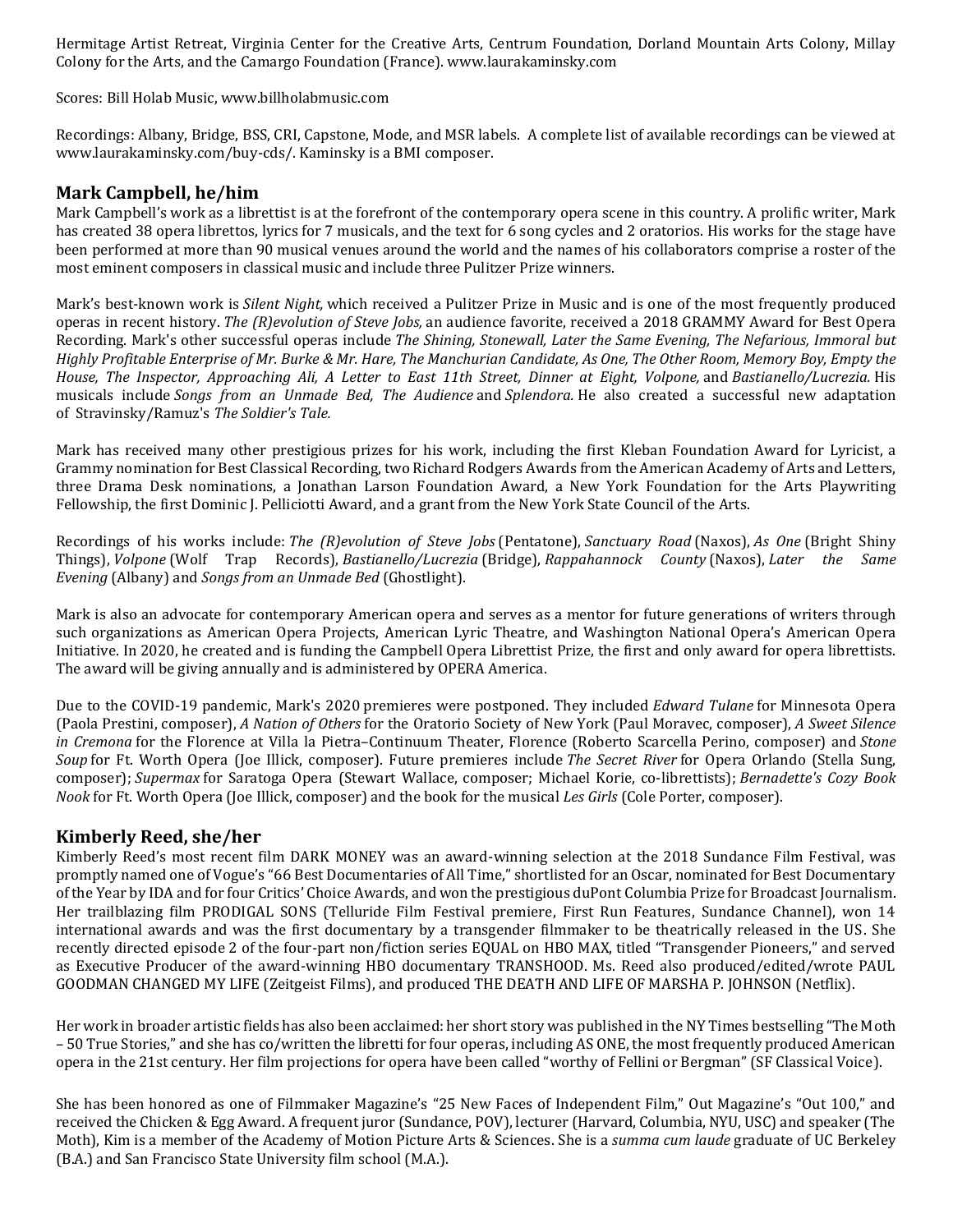#### **Carolyn Watson, she/her**

Australian conductor Carolyn Watson has been based in the United States since 2013 during which time she has led performances with the Austin Symphony, Catskill Symphony, Detroit Symphony Civic Orchestra, Kansas City Ballet, Kansas City Chamber Orchestra and World Youth Symphony Orchestra. Recruited internationally as Music Director of the Interlochen Arts Academy Orchestra, she won the 2015 American Prize for Orchestral Performance with this ensemble. Carolyn continues to enjoy an ongoing association with Interlochen as conducting faculty at Interlochen Arts Camp and for Interlochen Online.

With the 21-22 season, Carolyn will commence her tenure as Music Director of the La Porte County Symphony Orchestra in Indiana. An experienced conductor of opera, 2021 sees Carolyn lead productions of *Fellow Travelers* at Des Moines Metro Opera and *Hansel and Gretel* for Amarillo Opera. Most recently she conducted *And Still we Dream* for the Lyric Opera of Kansas City, her third engagement for the Lyric in as many years. This production was featured in the Emmy-Award winning PBS documentary, *Higher Octaves: Leading Women in the Arts*. She was engaged to conduct the world premiere of Gordon Getty's opera at Festival Napa Valley, and in 2017 Carolyn was one of six conductors selected for the Hart Institute for Women Conductors, where she led the Dallas Opera Orchestra in two public performances.

Carolyn has conducted orchestras internationally including the Brandenburg Symphony, BBC Concert Orchestra, Budapest Operetta Theatre, Bulgarian State Opera Bourgas North Czech Philharmonic Orchestra, Kodály Philharmonic, Savaria Symphony Orchestra, Scottish Chamber Orchestra, and in Russia, the St. Petersburg Chamber Philharmonic. Other notable European credits include Musical Assistant at the Staatsoper Berlin for Infektion!, a festival of modern theatre celebrating the works of John Cage, resident at the Israeli National Opera, and assistant to Sir Charles Mackerras on his final two productions at The Royal Opera, Covent Garden and Glyndebourne. She has participated in master classes with Marin Alsop, Peter Eötvös, Yoel Levi, Martyn Brabbins and Alex Polishchuk and conducted musicians of the Berlin Philharmonic in Interaktion.

A major prizewinner at the 2012 Emmerich Kálmán International Operetta Conducting Competition in Budapest, Carolyn Watson was a Fellow of the American Academy of Conducting at the Aspen Music Festival where she studied with David Zinman. Carolyn is the recipient of a number of prestigious national and international awards for young conductors including the Brian Stacey Award for emerging Australian conductors, Sir Charles Mackerras Conducting Prize awarded via the Australian Music Foundation in London, Opera Foundation Australia's Bayreuth Opera Award and Berlin New Music Opera Award and the Nelly Apt Conducting Scholarship.

Carolyn holds a PhD in Performance (Conducting) from the University of Sydney where she studied under Imre Palló. The subject of her doctoral thesis was Gesture as Communication: The Art of Carlos Kleiber. www.carolyn-watson.com

#### **Lily DeSett, she/her**

As a transgender woman and activist in Kansas City, I felt it was important for this story to be told, to not only encourage understanding with cisgender individuals but to inspire courage for trans individuals everywhere. I could not have done this without my wonderful co-director, Neal, or without our amazing and talented cast! When I'm not directing, I'm dancing, and writing my novel. I sincerely hope you enjoy the show, thank you!

#### **Neal Long, he/him**

Neal Long enjoys a diverse career as a singer, pianist, and educator. He is currently pursuing the DMA in Voice from the University of Kansas and will defend in May 2021. As a tenor, his roles performed include Nemorino, Pedrillo, Ferrando, Bénédict, Candide, Lysander, and Laurie. A new music enthusiast, Neal has premiered works by several composers and is cofounder and executive director of The Meadowlark Project, a vocal ensemble dedicated to contemporary works. www.nealdlong.com

#### **Ariana Stein, she/her**

Ariana is a 3rd-year Vocal Performance and Visual Art student from St. Louis, Missouri. Ariana is a mezzo-soprano and studies under Dr. Genaro Méndez. As a part of the visual art program, she has won awards for her drawings and has had her work displayed on KU's campus as part of an exhibit showcasing student diversity. This is her first time assistant-directing an opera, and she so honored and excited to utilize her artistic, musical, and conceptual skills in helping this show come to life.

#### **Zhengyingyue (Elaine) Huang, she/her**

Chinese soprano Zhengyingyue (Elaine) Huang is currently pursuing her DMA in Voice and studies with Dr. Julia Broxholm. She has presented recitals and operas in numerous major cities in China, Austria, Russia, Mexico, and the United States. Her past roles include Second Witch in *Dido and Aeneas*, Mutter in *Hänsel und Gretel*, Second Lady in *Die Zauberflöte,* and Mrs. Gobineau in *The Medium*. A new music enthusiast, she is thrilled to sing the soprano role in *Snow Angel*.

#### **Jacob DeSett, he/him**

Jacob is a passionate performer raised in the Kansas City area. After completing his final semester at the University of Kansas, he will go on to pursue an Artist Diploma at William Jewell College and continue training for the professional world of operatic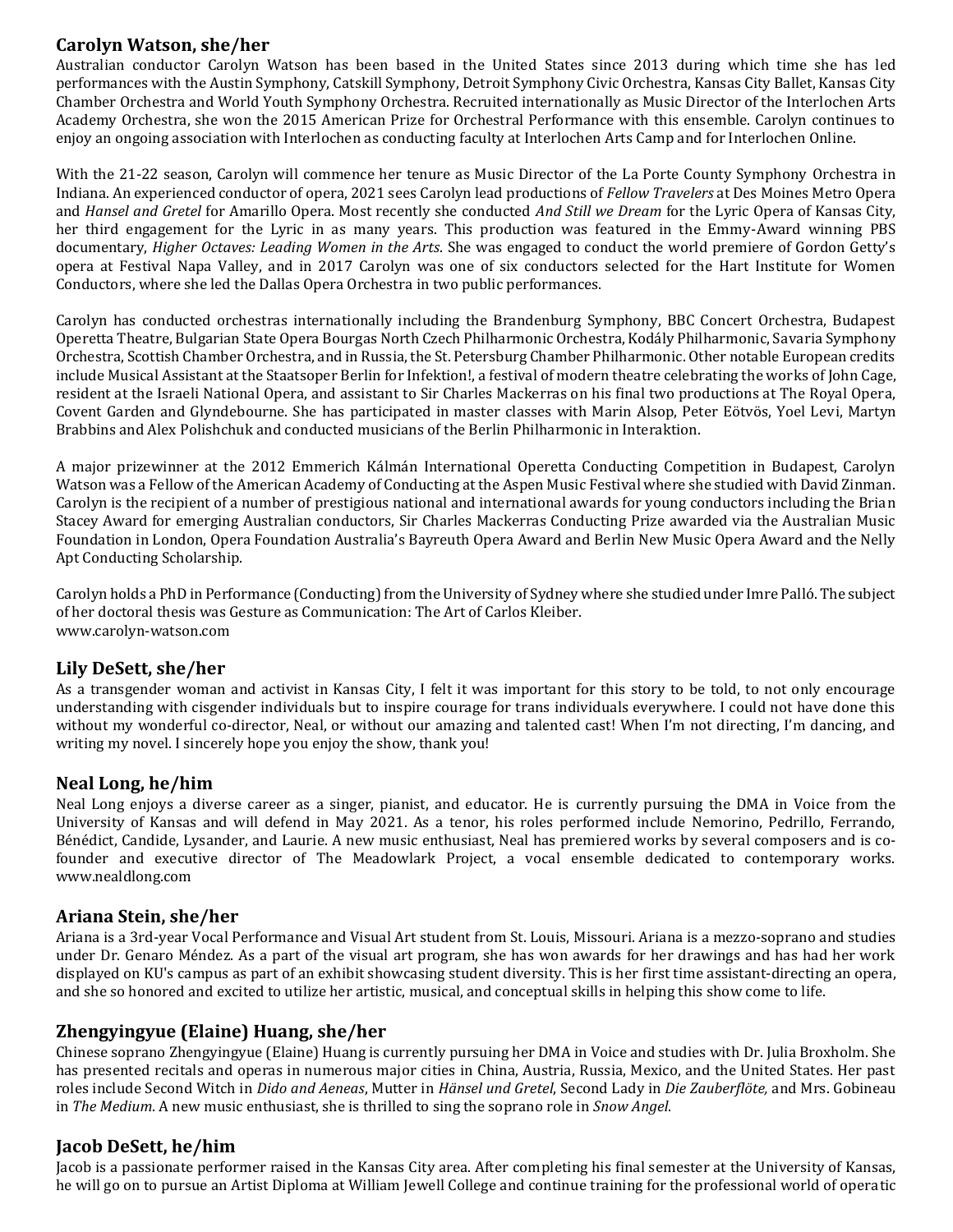and vocal arts. Jacob's previous roles include Pistola in *Falstaff,* Curio in *Giulio Cesare*, and King Balthazar in *Amahl and the Night Visitors*.

#### **Brianna Pérez, they/she**

Soprano Brianna Pérez is currently a second-year master's student in Opera Performance studying with Mezzo-Soprano Joyce Castle. Pérez is a native of Miami Beach, FL and was most recently seen as Donna Elvira in Spotlight on Opera's digital production of *Don Giovanni.* Other recent performance highlights include singing the role of Erste Dame in Landlocked Opera's Production of *Die Zauberflöte* and singing the title role of *Susannah* at Reinhardt University.

#### **Emlynn Shoemaker, she/her**

Emlynn Shoemaker, a mezzo-soprano in the final semester of her Master's in Vocal Performance at the University of Kansas, studies with distinguished professor Joyce Castle. While at KU, she has learned the role of Announcer in *Gallantry* by Douglas Moore with KU Opera Workshop and the role of Maurya in *Riders to the Sea*. Her past roles include Dido in *Dido and Aeneas*, Dorabella in *Così fan tutte*, and Buttercup in *H.M.S. Pinafore*.

#### **Heyu Sun, she/her**

Mezzo-soprano Heyu Sun is in the second year of her DMA program and studies with professor Joyce Castle. She earned her Bachelor's degree from Shenyang Conservatory of Music in China and her Master's degree from the University of South Florida. She has presented two solo recitals and sang in opera excerpts including the two flower duets from *Madame Butterfly* and *Lakmé* and the trio from *Die Zauberflöte*.

#### **Sarah Kathryn Curtis, she/her**

Sarah Kathryn Curtis is a mezzo-soprano based in Lawrence, KS where she is a doctoral candidate at the University of Kansas. Recent roles include *Giulio Cesare* and Hippolyta (*A Midsummer Night's Dream*) with the University of Kansas; Quickly (*Falstaff*) with Lawrence Opera Theater; and Ursule (*Béatrice et Bénédict*) with Landlocked Opera. Sarah is grateful to be making music again with friends and is so proud to be a part of this important production.

#### **Christian Laredo, he/him**

Christian is a third-year transfer student from Illinois Central College in East Peoria, IL and studying Music Education with an emphasis in voice. This is his first year at KU and his first involvement in an opera. Christian spends any free time not devoted to music in the kitchen, always learning new recipes and techniques.

#### **Grace Heldridge, she/her**

Grace Heldridge is a senior Vocal Performance Major from Omaha, NE studying under professor Joyce Castle. Grace's appearances with KU Opera include *Giulio Cesare* (Sesto), as well as *L'Elisir d'Amore* (ensemble). Grace has also participated in the KU Opera Workshop the past 3 years, performing in multiple scenes programs and *Amahl and the Night Visitors* (Mother). In addition to her opera credits, Grace has also performed in *Into the Woods* (Rapunzel) and *Hairspray* (Becky) with the Papillion LaVista Community Theater.

#### **Yi Zhang, she/her**

Yi Zhang, originally from China, is pursuing her doctoral degree with Dr. Michael Kirkendoll at KU. With her interest in new music, Yi was a fellow at 2019 Cortona Sessions for New Music, and has premiered many new pieces in the US and Europe. Yi was the first prize winner in 2020 KMTA Graduate Piano Competition and was named as Outstanding Musician in 2020 IBLA Grand Prize International Competition.

#### **Ethan Martin, he/him**

Ethan Martin is an American percussionist and composer born in 1997 in Kansas City. As a percussionist, Ethan has earned many awards such as first prize in the Mid-Missouri Percussion Arts Trophy and was a finalist for the 2018 MalletLab International Mallet Competition. He was the winner of the 2020 George Lawner Prize in composition at the University of Kansas and subsequently had his work, "*Left, Right?*" premiered by the University of Kansas Symphony Orchestra.

#### **Diego Zapata, he/him**

Diego Zapata was born in Carupano – Sucre, Venezuela on August 18, 1993. He began his training as a musician at 5 years old. He got his bachelor degree in Juan N Corpas University, in Bogotá, Colombia. as well as an artist diploma and a performance certificate at the Richard Wagner conservatory in Vienna and the university of Kansas respectively, he is currently doing his master's degree at the university of Kansas where he studies with the violin professor David Colwell.

#### **Arabella Schwerin, she/her**

Arabella is a cellist from Sioux City, Iowa. She is in her senior year of undergraduate studies for a Bachelor of Music in Cello Performance. She will be graduating this year and will go on to pursue a master's in music as a graduate teaching assistant at